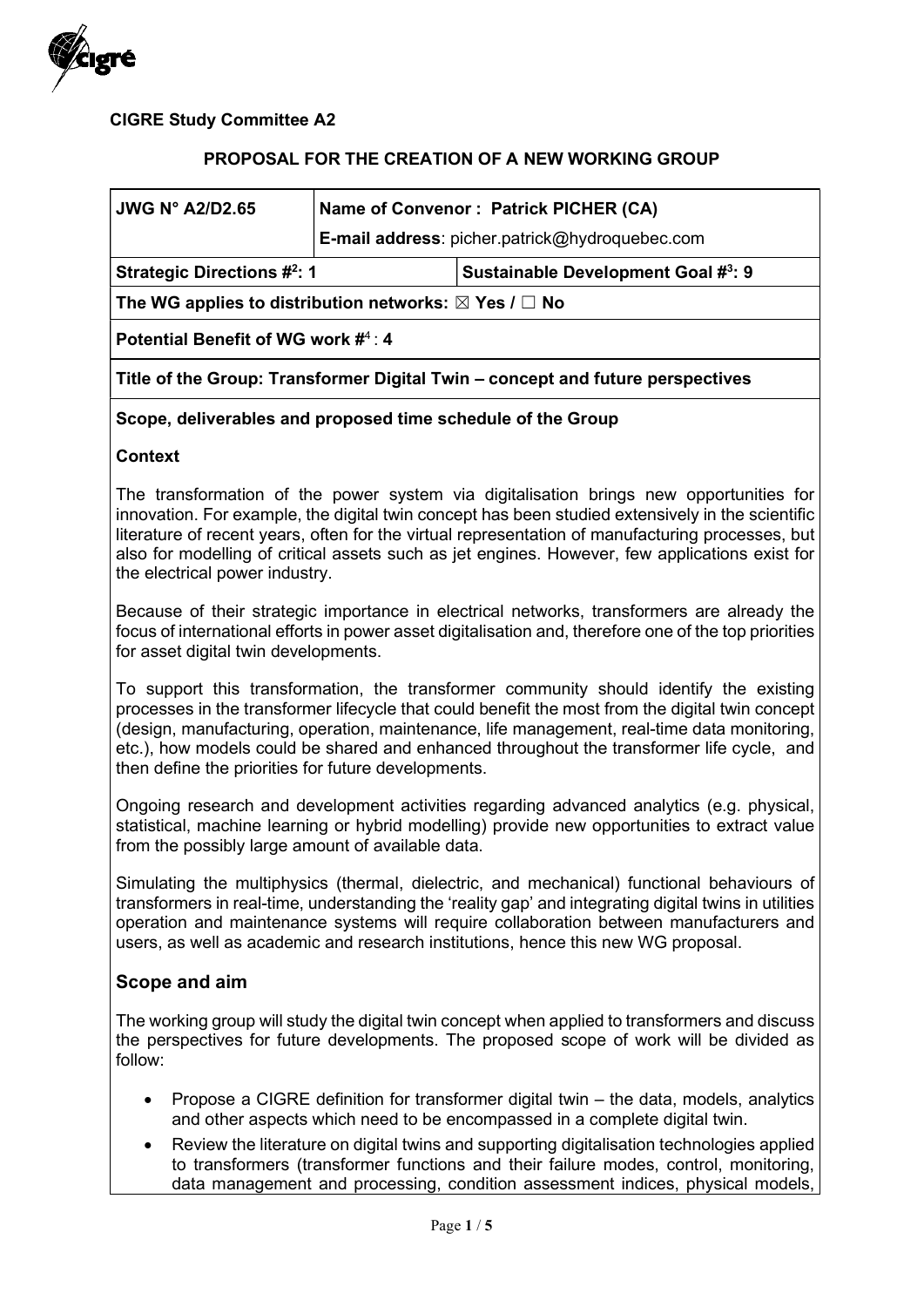

machine learning and hybrid approaches, cybersecurity, etc.). Consider the following CIGRE contributions:

- o TBs 227 (Life management), 298 (Guide on transformer lifetime data management), 761 (Condition assessment of power transformers) and 630 (Guide on transformer intelligent condition monitoring systems)
- o WGs D2.52 (Artificial intelligence application and technology in power industry), D2.53 (Technology and applications of internet of things in power systems), B5.75 (Documentation and version handling related to protection, automation and control functions), C4.64 (Application of real-time digital simulation in power systems), C1.43 (Requirements for asset analytics data platforms and tools in electric power systems).
- o Session 2022 papers: A3-PS3 (Digitalisation of T&D equipment), D1-PS3 (Simulation tools partnered with measurement techniques), B3-PS3 (Integration of intelligence on substations).
- Identify the processes in the transformer lifecycle that could benefit the most from the concept of digital twin (design, manufacturing, operation, maintenance, life management, etc.) and identify means for that benefit to be achieved.
- Survey and illustrate the possible use cases, priorities and benefits (e.g. using real transformer data, simulation, modelling), discuss how they can be implemented for new and existing transformers.
- Develop/propose methodologies to assess digital twin reliability (reality gap, confidence interval, etc.).
- Discuss the effect of overhauls/maintenance, as well as part replacements, on digital twins.
- Make recommendations for possible standardisation (data, models, etc.) which can be applied across a range of transformers, applications and with varying availability of data.
- Develop a road map for future developments and recommend means to allow practitioners to upgrade present early twin modules to complete transformer digital twins, and to apply the methodology for other assets.

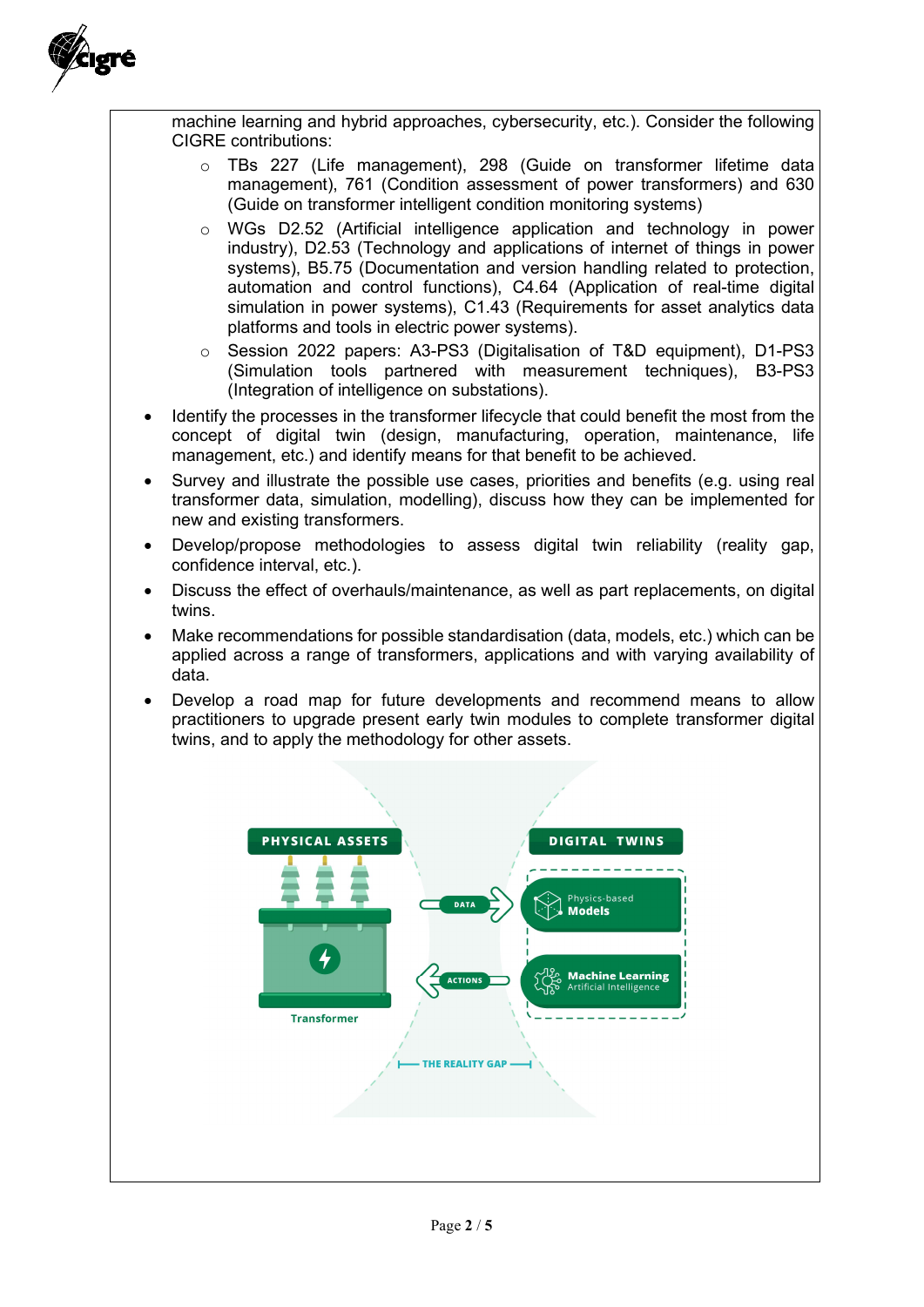

#### Deliverables:

☒Technical Brochure and Executive Summary in Electra

☒ Electra Report

☐ Future Connections

☐ CSE

☒ Tutorial

☐ Webinar

Time Schedule: start: Mars 2022 Final Report: December 2025

Approval by Technical Committee Chairman :

Date: February 16, 2022

reeftpuaer Marcio.

Notes: <sup>1</sup> Working Group (WG) or Joint WG (JWG), <sup>2</sup> See attached Table 1, <sup>3</sup>See attached Table 2 and CIGRE reference Paper: Sustainability – at the heart of CIGRE's work.<sup>4</sup> See attached Table 3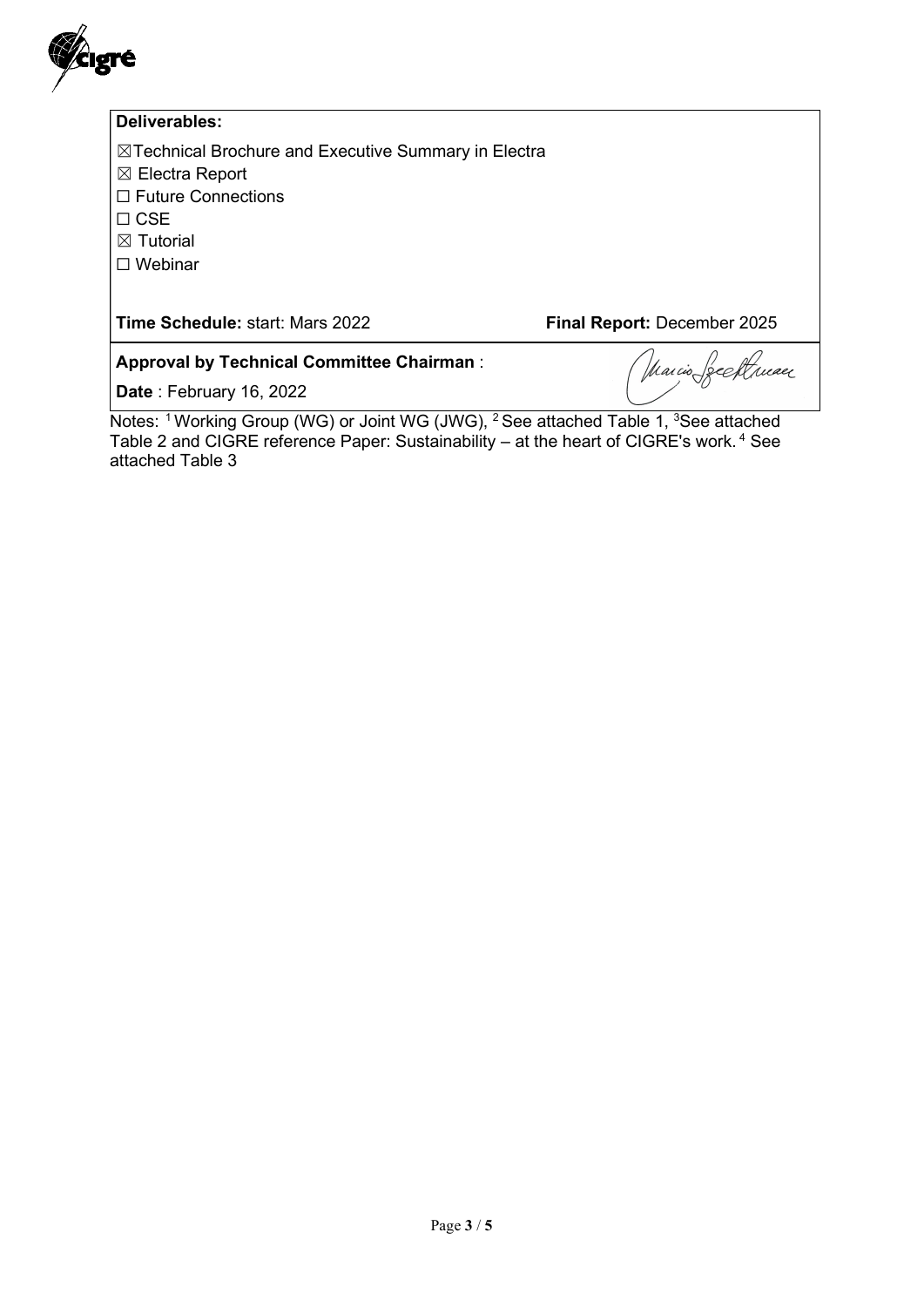

# Table 1: Strategic directions of the Technical Council

|              | The electrical power system of the future reinforcing the End-to-End nature of CIGRE:<br>respond to speed of changes in the industry by preparing and disseminating state-of-<br>the-art technological advances |
|--------------|-----------------------------------------------------------------------------------------------------------------------------------------------------------------------------------------------------------------|
| $\mathbf{2}$ | Making the best use of the existing systems                                                                                                                                                                     |
| 3            | Focus on the environment and sustainability (in case the WG shows a direct<br>contribution to at least one SDG)                                                                                                 |
| 4            | Preparation of material readable for non-technical audience                                                                                                                                                     |

# Table 2: Environmental requirements and sustainable development goals

|                | CIGRE selected the 7 SDGs that are the most relevant to CIGRE. In case the WG<br>work refers to other SDGs or do not address any specific SDG, it will be quoted 0.                                                                                                                                                                                                                                                                                                                                                                                                    |
|----------------|------------------------------------------------------------------------------------------------------------------------------------------------------------------------------------------------------------------------------------------------------------------------------------------------------------------------------------------------------------------------------------------------------------------------------------------------------------------------------------------------------------------------------------------------------------------------|
| 0              | Other SDGs or not applied                                                                                                                                                                                                                                                                                                                                                                                                                                                                                                                                              |
| $\overline{7}$ | SDG 7: Affordable and clean energy<br>Increase share of renewable energy; e.g. expand infrastructure for supplying<br>sustainable energy services; ensure universal access to affordable, reliable, and<br>modern energy services; energy efficiency; facilitate access to clean energy research<br>and technology                                                                                                                                                                                                                                                     |
| 9              | SDG 9: Industry, innovation and infrastructure<br>Facilitate sustainable infrastructure development; facilitate technological and technical<br>support                                                                                                                                                                                                                                                                                                                                                                                                                 |
| 11             | SDG 11: Sustainable cities and communities<br>Increase attention on sustainable and resilient buildings utilizing local (raw) materials,<br>power for electric vehicles, strengthening long-line transmission and distribution<br>systems to import necessary power to cities, developing micro-grids to reinforce the<br>sustainable nature of cities; protect and safeguard the world's cultural and natural<br>heritage; reduce the adverse per capita environmental impact of cities, including by<br>paying special attention to air quality and waste management |
| 12             | SDG 12: Responsible consumption and production<br>E.g. Promote public procurement practices that are sustainable; address reducing use<br>of SF6 and promote alternatives, encourage companies to adopt sustainable practices<br>and to integrate sustainability information into their reporting cycle, address inefficient<br>fossil-fuel subsidies that encourage wasteful consumption                                                                                                                                                                              |
| 13             | SDG 13: Climate action<br>E.g. Increase share of renewable or other CO <sub>2</sub> -free energy; energy efficiency; expand<br>infrastructure for supplying sustainable energy; strengthen resilience and adaptive<br>capacity to climate-related hazards and natural disasters; integrate climate change<br>measures into national policies, strategies and planning; improve education,<br>awareness-raising and human and institutional capacity on climate change mitigation,<br>adaptation, impact reduction and early warning                                    |
| 14             | SDG 14: Life below water<br>E.g. Effects of offshore windfarms; effects of submarine cables on sea-life                                                                                                                                                                                                                                                                                                                                                                                                                                                                |
| 15             | SDG 15: Life on land<br>E.g. Attention for vegetation management; bird collisions; integration of substations<br>and lines into the landscape                                                                                                                                                                                                                                                                                                                                                                                                                          |